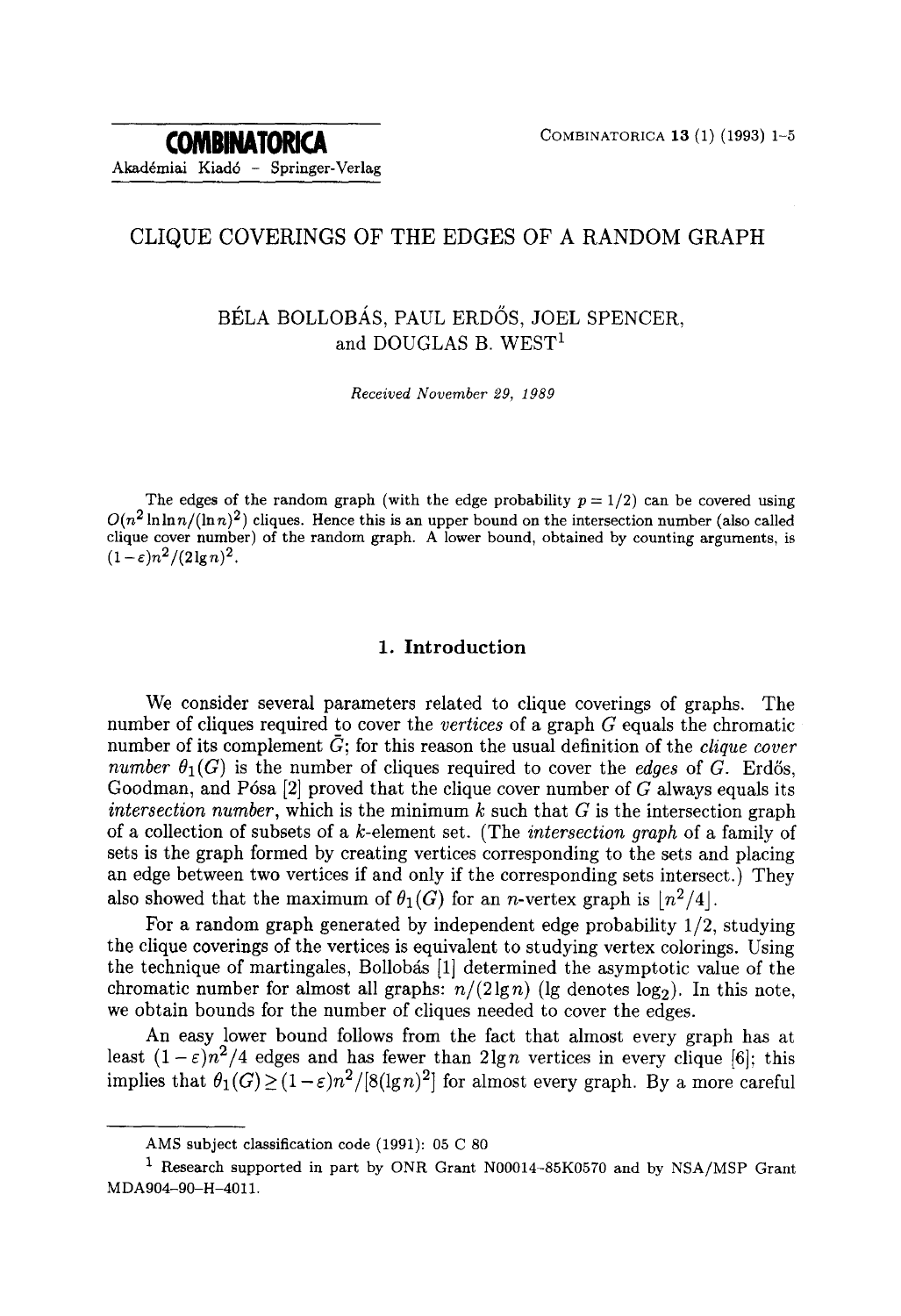examination of intersection representations, we will improve this bound by a factor of 2.

An upper bound of  $O(n^2 \ln \ln n/(\ln n)^2)$  follows from a related clique covering problem we considered at the First China-USA International Conference in Graph Theory, in Jinan, China (1986). In this problem, we seek the minimum number of cliques needed to cover almost all the edges of the random graph with no vertex used very often. The main result of this note is that a subquadratic number of cliques almost always suffices. Specifically, we prove that almost every graph has  $O(n^2 \ln \ln n / (\ln n)^2)$  cliques that cover all but  $O(n^2 / (\ln n)^{3(1-\epsilon)})$  of its edges in such a way that each vertex appears in at most  $O(n \ln \ln n / \ln n)$  of the cliques. Since the remaining edges can be added individually as cliques, we obtain an upper bound on the intersection number:  $\theta_1(G) \leq O(n^2/(\ln n)^{3(1-\epsilon)}) + O(n^2 \ln \ln n/(\ln n)^2) =$  $O(n^2 \ln \ln n / (\ln n)^2)$  for almost every graph.

Our original motivation for this problem was to improve the upper bound then known for the interval number of a random graph. Letting a *t-interval* be a union of t intervals in R, the *interval number*  $i(G)$  of a graph G is the minimum t such that  $G$  can be expressed as the intersection graph of a family of  $t$ -intervals. This application is the source of the requirement above that no vertex appear in many cliques. Counting the possible representations of *n*-vertex graphs by  $t$ -intervals (we may assume the endpoints are the integers  $\{1,\ldots,2n\}$  yields  $i(G) \ge (1-\varepsilon)n/(4 \lg n)$ for almost every graph [3].

The relationship between our problem and  $i(G)$  is as follows. It is known that  $i(G) \leq [(n+1)/4]$  for every *n*-vertex graph [4] and that  $i(G) \leq [1 + \sqrt{e/2}]$  for every e-edge graph [8]. If in almost every graph we could find cliques covering all but  $O(n^2/(\log n)^2)$  edges and using each vertex at most  $O(n/\log n)$  times, we would have  $i(G) \le O(n/\log n)$  for almost every graph. If the number of cliques in this "almost covering" were  $O(n^2/(\log n)^2)$ , then we would have bounded  $\theta_1(G)$ between two constant multiples of  $(n/\log n)^2$ .

Subsequently, Scheinerman [7] established the desired upper bound on  $i(G)$ by another method. He proved  $i(G) \leq (n + \varepsilon)/(2 \lg n)$  by using the lemma of Bollobás [1] (see also [7]) that in almost every graph every set of at least  $n/(\log n)^2$ vertices contains a clique of size at least  $2\lg n - 6\lg\lg n$ . He also raised the easy lower bound on  $i(G)$  to  $(n-\varepsilon)/(2\lg n)$  by more carefully counting intersection representations for almost all graphs, much like the method discussed in the next section. In light of this success for  $i(G)$ , the "loglog" factors in our result and its application seem to be excessive. Indeed, we conjecture that our lower bound  $\theta_1(G) > (1 - o(1)) (n/(2 \lg n))^2$  is optimal.

### **2. Lower Bound on Intersection Number**

We will use the notation of asymptotics, writing  $f(n) \sim g(n)$  when  $\lim_{n\to\infty}f(n)/g(n) = 1$ , i.e. when  $f(n)-g(n) \in o(g(n))$ .

Let  $K_t$  denote a labeled clique on t vertices, and let  $[k] = \{1, \ldots, k\}$ . If we form graphs on n vertices by assigning each vertex v a set  $X_v \subseteq [k]$  and taking the intersection graph, there are  $2^{nk}$  possible representations of labeled graphs on n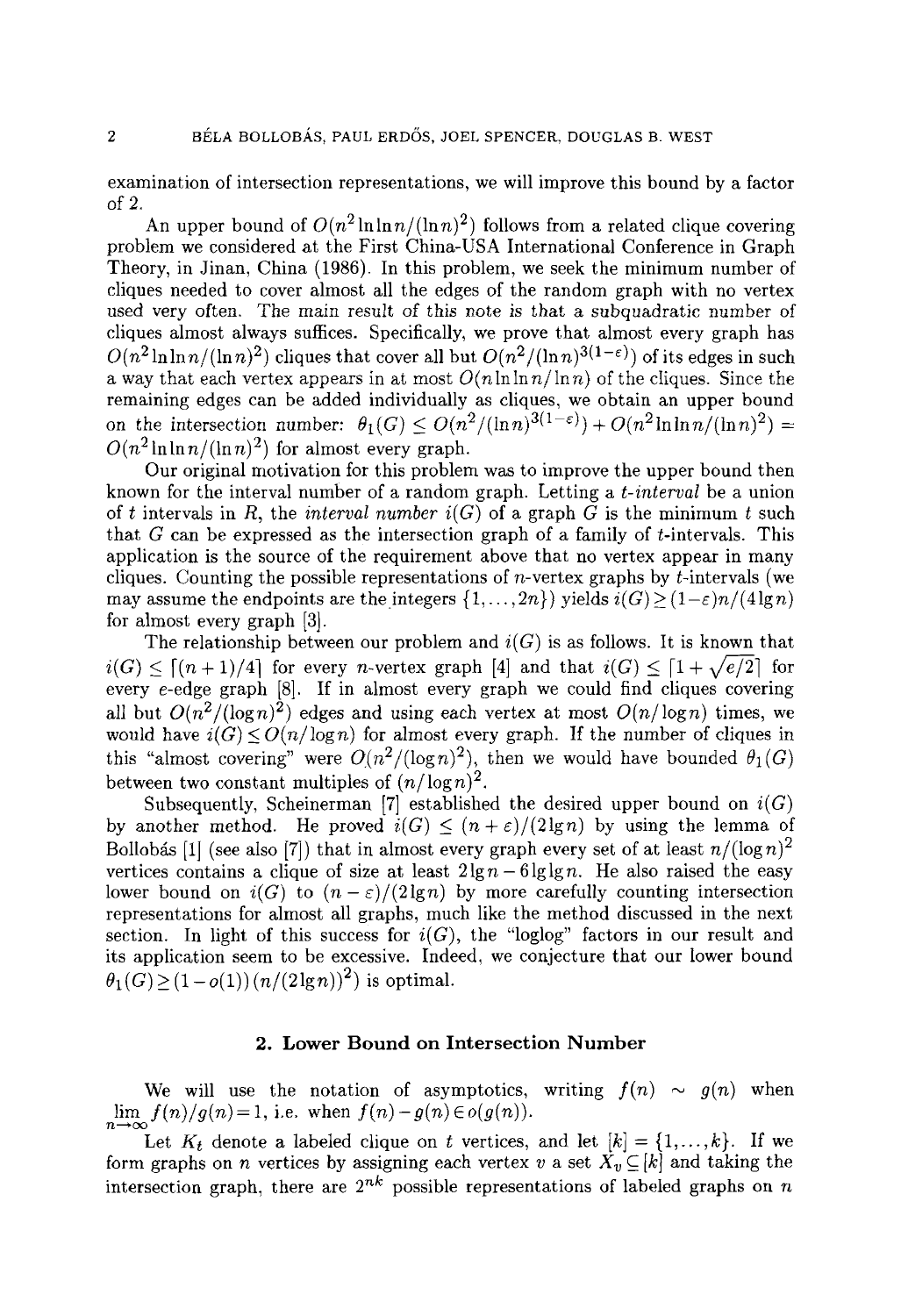vertices. However, almost all the resulting intersection graphs equal  $K_n$ . That is, if we generate random representations by assigning each  $j \in [k]$  to  $X_v$  with probability 1/2, then the probability that edge *uv* does not appear in the intersection graph is  $(3/4)^k$ . With  $k > (1 - \varepsilon)n/2$ , the expected number of missing edges goes rapidly to zero, so almost every representation yields  $K_n$ . However, very few graphs have large cliques. As mentioned earlier, almost every graph has maximum clique size  $(2+o(1))$  gn [6]. If we restrict our attention to such graphs, we keep almost all the graphs and lose almost all the representations, so we will need a larger value of  $k$ to have enough representations.

**Theorem 1.**  $\theta_1(G) > (1 - \varepsilon)n^2(2\lg n)^2$  *for almost every graph G.* 

**Proof.** Let  $G_n$  denote the set of graphs on n vertices having no clique with more than r vertices, where  $r = (2+\varepsilon) \lg n$ . Asymptotically,  $|\mathbf{G}_n| \sim 2^{n^2/2}$ . Any intersection representation of  $G \in \mathbf{G}_n$  by subsets of  $[k]$  uses each element of  $[k]$  in at most r sets. Hence we consider only representations obtained by choosing for each element of  $[k]$  a collection of at most r vertices to which it is assigned. The number of ways to specify such a representation is asymptotic to  $\binom{n}{r}^k < (en/r)^{rk}$ . Taking logarithms, we must have  $n^2/2 \le kr(\lg n - \lg r + o(\lg \lg n))$ , else almost all graphs in  $G_n$  go unrepresented. Hence we require  $k \ge (1 - \varepsilon)n^2(2\lg n)^2$  to represent almost all graphs. (Note: we can divide  $\binom{n}{k}^{\infty}$  by k! to bound the asymptotic number of distinct labeled graphs represented, because the order of the sets does not affect the resulting graph, but this does not change the asymptotic behavior of the lower bound.) |

## **3. A Subquadratic Clique Covering**

The random graph has a quadratic number of edges. To cover a quadratic number of edges with a subquadratic number of cliques, we must use a large number of large cliques. The largest clique has about  $2 \lg n$  vertices, but there won't be many of that size, so we use slightly smaller cliques.

**Theorem 2.** *Almost every graph has a collection of*  $O(n^2 \ln \ln n / (\ln n)^2)$  *cliques that cover all but*  $O(n^2/(\ln n)^{3(1-\epsilon)})$  *edges and include each vertex at most*  $O(n \ln \ln n / \ln n)$  times.

**Proof.** The idea of the proof is quite simple. We choose "large" (not quite maximum-sized) cliques at random in the random graph, choosing them independently with probability designed so that the number of cliques chosen will almost always be about the desired number. We then show that it almost always holds that almost all edges are covered by these cliques.

Let  $t = c \lg n$ , where  $c < 2$ , and let X be a random variable counting t-cliques in the random graph. Since there are  $\binom{n}{t}$  possible *t*-cliques, we have  $E(X)$  =  $\binom{n}{k}2^{-t(t-1)/2}$ . When  $c < 2$ , we have  $E(X) \to \infty$  and  $E(X^2) \sim E(X)^2$ , and then Tchebysheff's Inequality implies that almost every graph has  $(1+o(1))\binom{n}{t}2^{-t(t-1)/2}$ *t*-cliques. Let  $s = E(X) = {n \choose t} 2^{-t(t-1)/2}$ .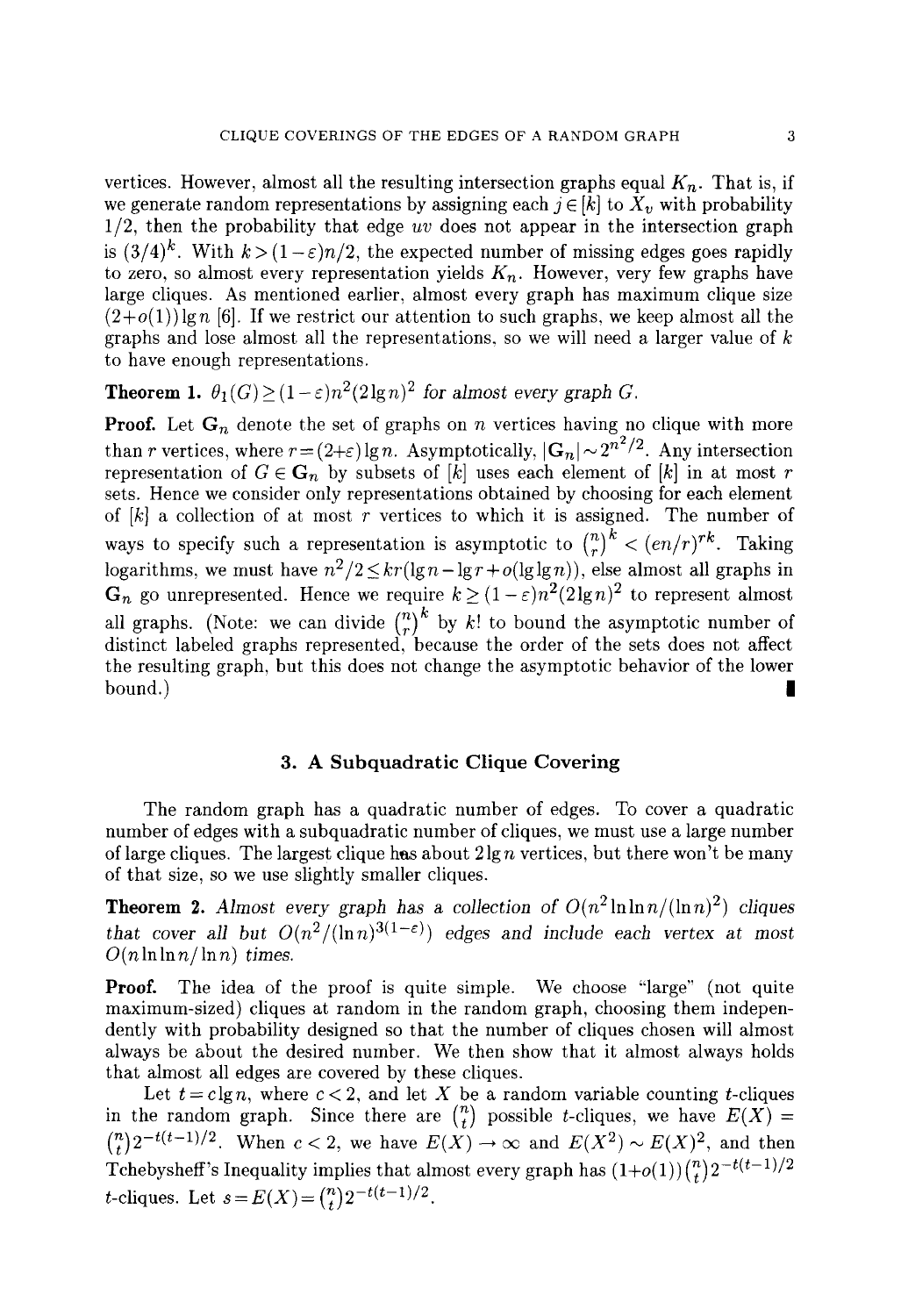Given a fixed edge known to appear in a random graph, let  $Y$  be the number of *t*-cliques that contain it. We have  $E(Y) = {n-2 \choose t-2} 2^{-t(t-1)/2+1} = 2s\binom{t}{2}/\binom{n}{2} \sim$ 2st<sup>2</sup>/n<sup>2</sup>. Let  $r = E(Y)$ . For any fixed  $\varepsilon > 0$ , we say that an edge is *regular* if it appears in at least  $(1 - \varepsilon)r$  t-cliques. As above, it is easy to show  $E(Y) \rightarrow \infty$  and  $E(Y^2) \sim E(Y)^2$ . Tchebysheff's Inequality then implies that Prob( $|Y - r| \geq \varepsilon r$ ) <  $o(1)$ , and that therefore the expected number of irregular edges is  $o(n^2)$ . Indeed, almost every graph has  $o(n^2)$  irregular edges. To obtain the desired result, we must show that in fact almost every graph has  $O(n^2/(\ln n)^{3(1-\epsilon)})$  irregular edges. We postpone this computation, which is the most difficult of the proof.

Let  $q = x/r$ , where  $x = 3 \ln \ln n$ . Choose a set of *t*-cliques in the graph by choosing independently with probability q whether to include each  $t$ -clique that occurs in the graph. Since there are  $(1+o(1))s$  such cliques, these Bernoulli trials produce a collection of  $(1+o(1))qs = (1+o(1))n^2x/(2t^2) = c'n^2\ln\ln n/(\ln n)^2 t$ cliques. Furthermore, it is almost always true that each vertex appears in at most  $c'(c(1+\varepsilon)n\ln\ln n/\ln n$  of the cliques.

We claim that these cliques cover almost all the edges. For any regular edge, the probability that it is not covered is bounded by  $(1-q)^{(1-\varepsilon)r} < e^{-q(1-\varepsilon)r} =$ <br> $(\ln n)^{-3(1-\varepsilon)}$ . The expected number of regular edges missed is bounded by The expected number of regular edges missed is bounded by  $n^2/(\ln n)^{3(1-\epsilon)}$ . Another use of Tchebysheff's Inequality implies that in almost every graph, the number of regular edges missed is  $O(n^2/(\ln n)^{3(1-\epsilon)})$ . If in addition there are almost always at most  $O(n^2/(\ln n)^{3(1-\epsilon)})$  irregular edges, which may also be missed, then the total number of edges missed by these cliques is  $O(n^2/(\ln n)^{3(1-\epsilon)})$ , which yields the desired covering.

To bound the number of irregular edges, we need a more precise computation of  $E(Y)$  and  $E(Y^2)$ . We have  $Y = \Sigma Y_i$ , where the  $Y_i$ 's are 0,1-variables indicating the presence of each of the  $\binom{n-2}{t-2}$  t-cliques that can contain the specified edge, and  $E(Y^2) = \sum_{i,j} E(Y_i Y_j)$ . Here the summand equals the probability that the *i*th and jth cliques are both present, which is  $2^{-t(t-1)}2^{\binom{l+2}{2}+1}$ , where *l* is the number of vertices the two cliques share outside the specified edge. For fixed  $l$ , the number of choices for the pair *i,j* is  $\binom{n-2}{t-2}\binom{n-t}{t-2-1}$ . Grouping the sum by the value of l and writing  $(m)_l$  for  $m(m-1)$   $\ldots$   $(m-l+1)$ , we have

$$
E(Y^{2}) = \sum_{l=0}^{t-2} {n-2 \choose t-2} {t-2 \choose l}{n-t \choose t-2-l} 2^{-t(t-1)} 2^{t+2 \choose 2} + 1 =
$$
  
= 
$$
E(Y)^{2} \frac{{n-t \choose t-2}}{{{n-t \choose t-2}}} \sum_{l=0}^{t-2} \frac{(t-2)^{2 \choose l}}{{l!(n-2t+l+2) \choose 2}} 2^{t+2 \choose 2} - 1.
$$

We must be somewhat careful in bounding the summation because of the exponent on 2, which causes difficulty when  $l$  is large and the cliques overlap a lot. Since  $\binom{l+2}{2} - 1 = l(l+3)/2$ , the summand is bounded by  $t^{2l}(2^{l/2})^l(2^{3/2})^l/(n-2t)^l$ . Furthermore,  $2^{l/2} < 2^{(c/2) \lg n} = n^{c/2}$ . Since  $c < 2$ , for sufficiently large *n* any tail of the summation is bounded by a geometric series with ratio less than a negative